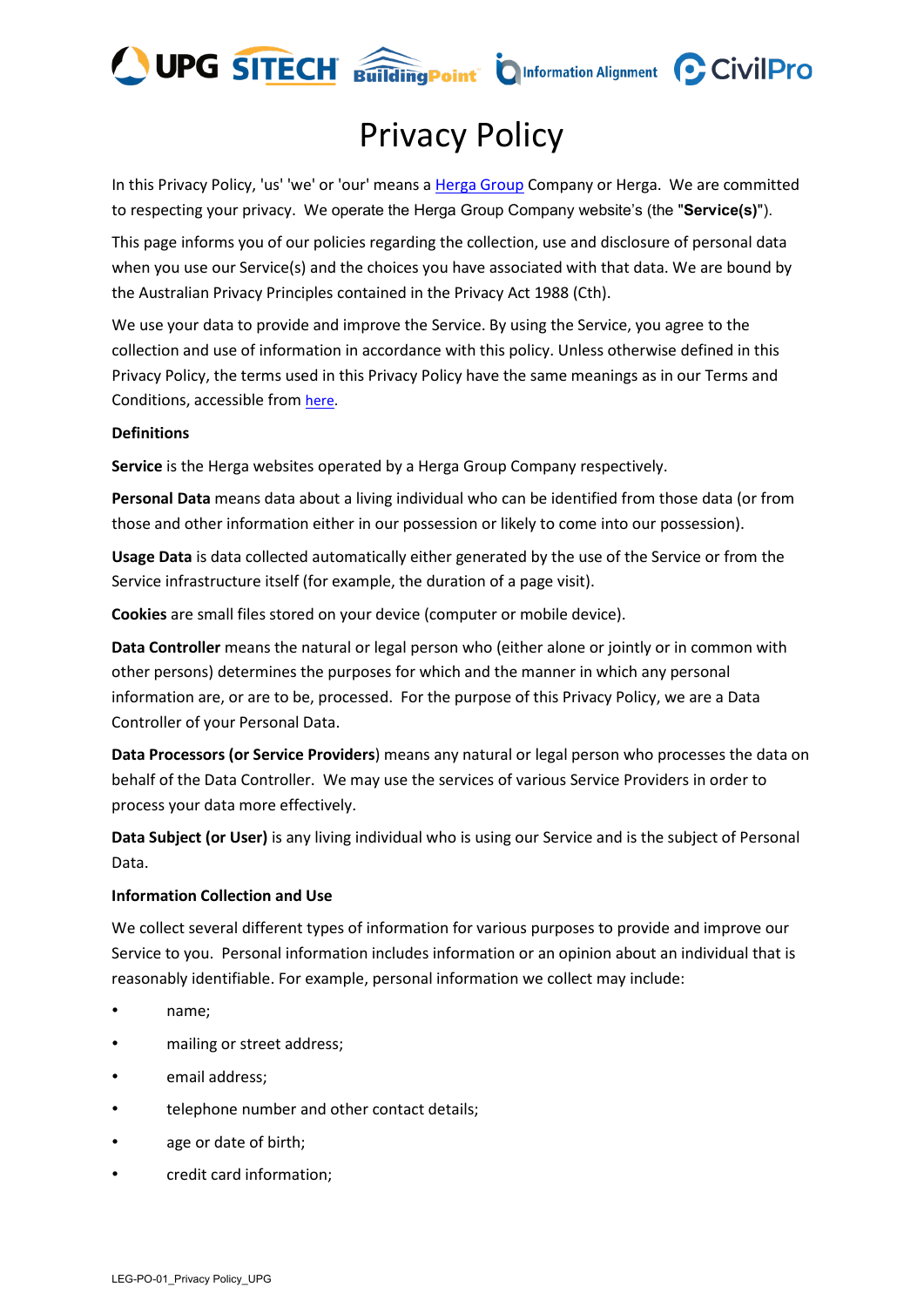- Cookies and Usage Data;
- your device ID, device type, geo-location information, computer and connection information, statistics on page views, traffic to and from the sites, ad data, IP address and standard web log information;
- details of the products and services we have provided to you or that you have enquired about, including any additional information necessary to deliver those products and services and respond to your enquiries;
- any additional information relating to you that you provide to us directly through our website or app or indirectly through your use of our website or app or online presence or through other websites or accounts from which you permit us to collect information;
- information you provide to us through customer surveys; or
- any other personal information that may be required in order to facilitate your dealings with us.

We may collect these types of personal information either directly from you, or from third parties. We may collect this information when you:

- register on our website or app;
- communicate with us through correspondence, chats, email, or when you share information with us from other social applications, services or websites; or
- interact with our sites, services, content and advertising.

In addition, when you apply for a job or position with us we may collect certain information from you (including your name, contact details, working history and relevant records checks) from any recruitment consultant, your previous employers and others who may be able to provide information to us to assist in our decision on whether or not to make you an offer of employment or engage you under a contract. This Privacy Policy does not apply to acts and practices in relation to employee records of our current and former employees, which are exempt from the Privacy Act.

# **Usage Data**

We may also collect information on how the Service is accessed and used ("Usage Data"). This Usage Data may include information such as your computer's Internet Protocol address (e.g. IP address), browser type, browser version, the pages of our Service that you visit, the time and date of your visit, the time spent on those pages, unique device identifiers and other diagnostic data.

#### **Location Data**

We may use and store information about your location if you give us permission to do so ("Location Data"). We use this data to provide features of our Service, to improve and customise our Service.

You can enable or disable location services when you use our Service at any time by way of your device settings.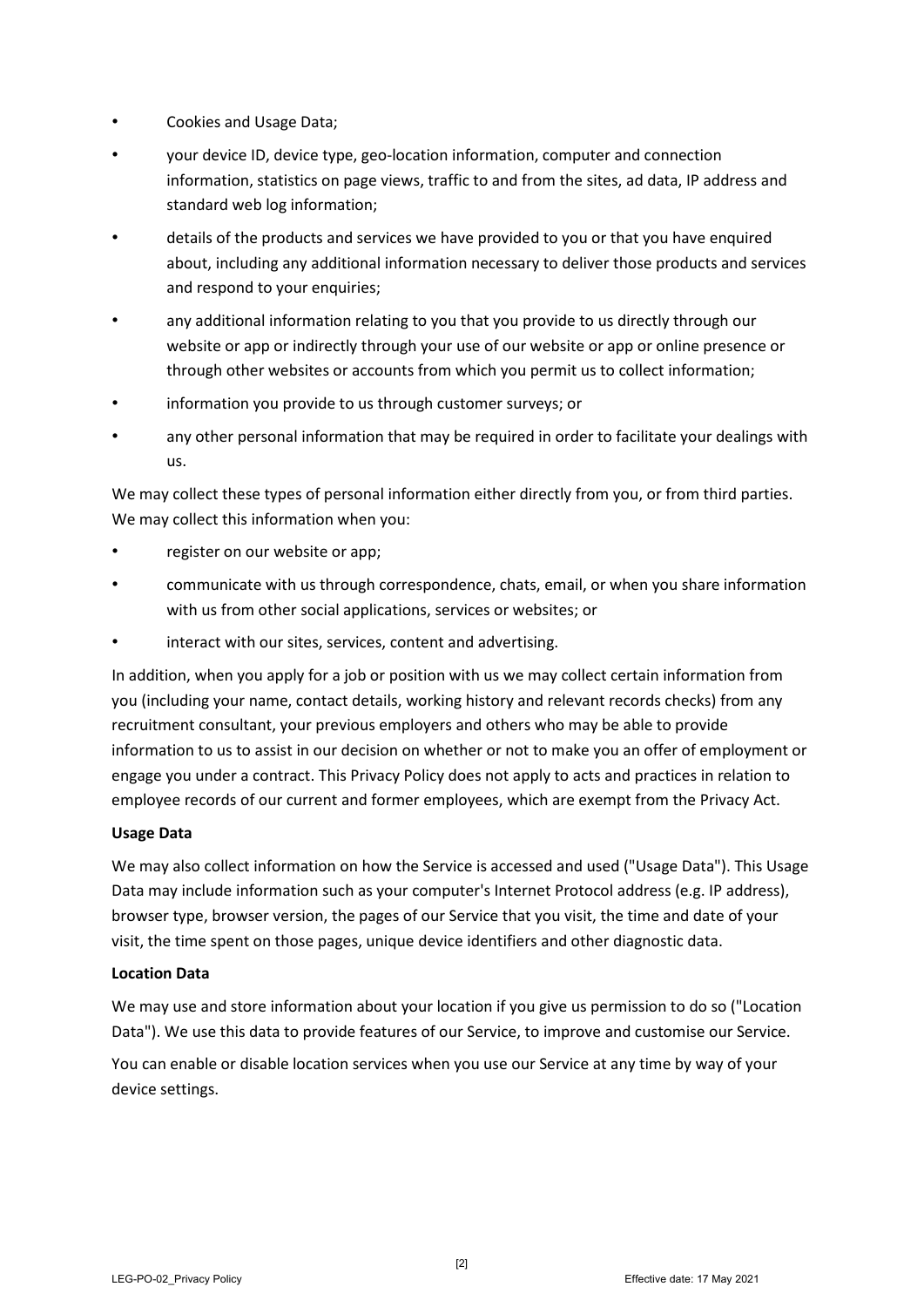# **Tracking Cookies Data**

We use cookies and similar tracking technologies to track the activity on our Service and we hold certain information.

Cookies are files with a small amount of data which may include an anonymous unique identifier. Cookies are sent to your browser from a website and stored on your device. Other tracking technologies are also used such as beacons, tags and scripts to collect and track information and to improve and analyse our Service.

You can instruct your browser to refuse all cookies or to indicate when a cookie is being sent. However, if you do not accept cookies, you may not be able to use some portions of our Service.

Examples of Cookies we use:

- Session Cookies. We use Session Cookies to operate our Service.
- Preference Cookies. We use Preference Cookies to remember your preferences and various settings.
- Security Cookies. We use Security Cookies for security purposes.

# **Why do we collect, use and disclose personal information?**

We may collect, hold, use and disclose your personal information for the following purposes:

- to enable you to access and use our website, services, products and/or app;
- to operate, protect, improve and optimise our website, services, product and/or app, business and our users' experience, such as to perform analytics, conduct research and for advertising and marketing;
- to send you service, support and administrative messages, reminders, technical notices, updates, security alerts, and information requested by you;
- to send you marketing and promotional messages and other information that may be of interest to you, including information sent by, or on behalf of, our business partners that we think you may find interesting;
- to administer rewards, surveys, contests, or other promotional activities or events sponsored or managed by us or our business partners;
- to comply with our legal obligations, resolve any disputes that we may have with any of our users, and enforce our agreements with third parties; and
- to consider your employment application.

We may also disclose your personal information to a trusted third party who also holds other information about you. This third party may combine that information in order to enable it and us to develop anonymised consumer insights so that we can better understand your preferences and interests, personalise your experience and enhance the products and services that you receive.

# **Do we use your personal information for direct marketing?**

We and/or our carefully selected business partners may send you direct marketing communications and information about our service and/or products. This may take the form of emails, SMS, mail or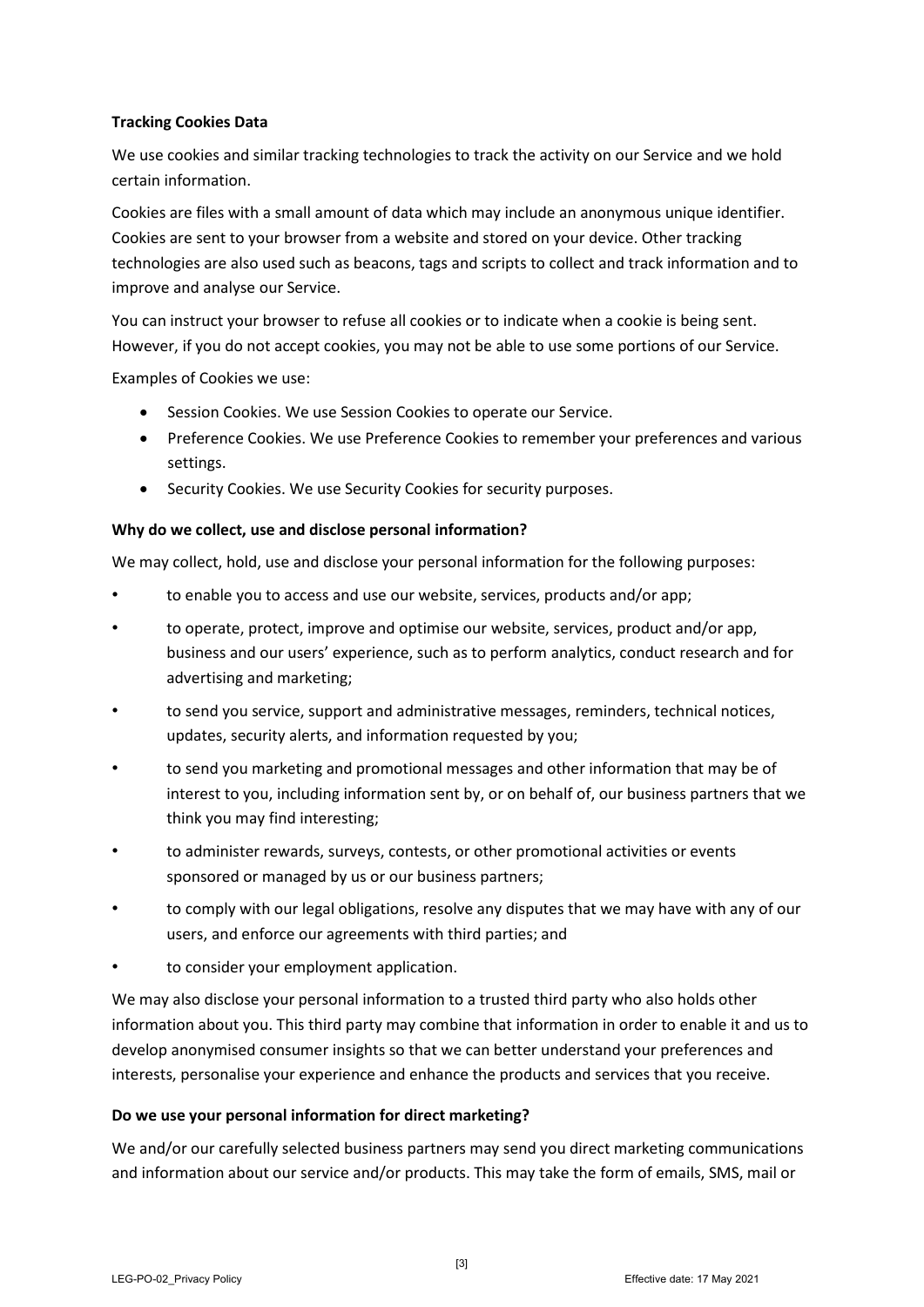other forms of communication, in accordance with the Spam Act and the Privacy Act. You may optout of receiving marketing materials from us by contacting us using the details set out below or by using the opt-out facilities provided (eg an unsubscribe link).

# **Legal Basis for Processing Personal Data under the General Data Protection Regulation (GDPR)**

If you are from the European Economic Area (EEA), our legal basis for collecting and using the personal information described in this Privacy Policy depends on the Personal Data we collect and the specific context in which we collect it.

We may process your Personal Data because:

- We need to perform a contract with you
- You have given us permission to do so
- The processing is in our legitimate interests and it is not overridden by your rights
- To comply with the law

#### **Retention of Data**

We will retain your Personal Data only for as long as is necessary for the purposes set out in this Privacy Policy. We will retain and use your Personal Data to the extent necessary to comply with our legal obligations (for example, if we are required to retain your data to comply with applicable laws), resolve disputes and enforce our legal agreements and policies.

We will also retain Usage Data for internal analysis purposes. Usage Data is generally retained for a shorter period of time, except when this data is used to strengthen the security or to improve the functionality of our Service, or we are legally obligated to retain this data for longer periods.

#### **Transfer of Data**

Your information, including Personal Data, may be transferred to and maintained on computers located outside of your state, province, country or other governmental jurisdiction where the data protection laws may differ from those of your jurisdiction.

If you are located outside Australia and choose to provide information to us, please note that we transfer the data, including Personal Data, to Australia and process it there.

Your consent to this Privacy Policy followed by your submission of such information represents your agreement to that transfer.

We will take all steps reasonably necessary to ensure that your data is treated securely and in accordance with this Privacy Policy and no transfer of your Personal Data will take place to an organisation or a country unless there are adequate controls in place including the security of your data and other personal information.

#### **Disclosure of Data**

#### **Disclosure for Law Enforcement**

Under certain circumstances, we may be required to disclose your Personal Data if required to do so by law or in response to valid requests by public authorities (e.g. a court or a government agency).

#### **Legal Requirements**

We may disclose your Personal Data in the good faith belief that such action is necessary to: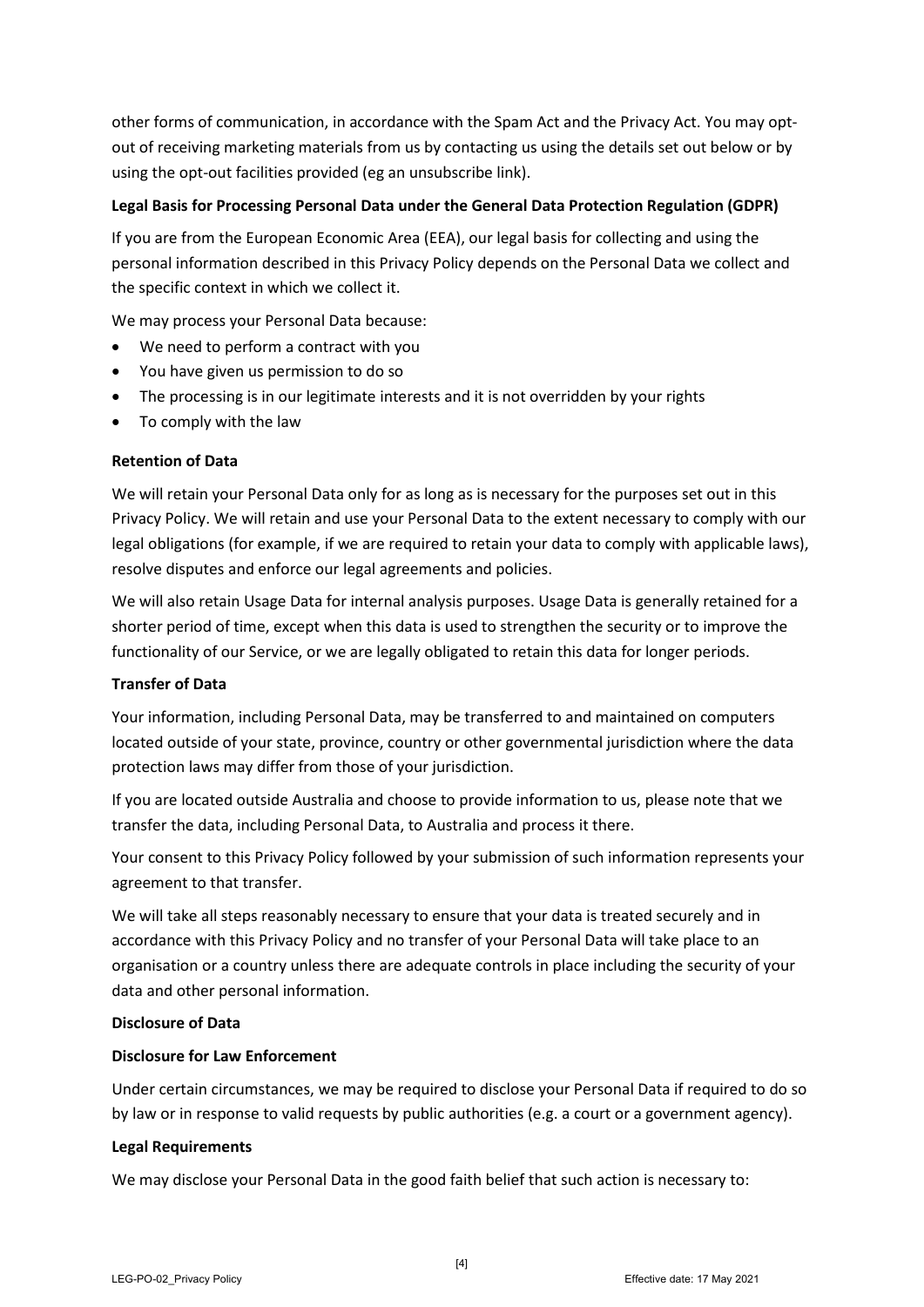- To comply with a legal obligation
- To protect and defend the rights or property of UPG, SCS, BPA and INA
- To prevent or investigate possible wrongdoing in connection with the Service
- To protect the personal safety of users of the Service or the public
- To protect against legal liability

# **Security of Data**

The security of your data is important to us but remember that no method of transmission over the Internet or method of electronic storage is 100% secure. While we strive to use commercially acceptable means to protect your Personal Data, we cannot guarantee its absolute security.

# **Your Data Protection Rights under the General Data Protection Regulation (GDPR)**

If you are a resident of the European Economic Area (EEA), you have certain data protection rights. We aim to take reasonable steps to allow you to correct, amend, delete or limit the use of your Personal Data.

If you wish to be informed about what Personal Data we hold about you and if you want it to be removed from our systems, please contact us.

In certain circumstances, you have the following data protection rights, the:

- **right to access, update or delete the information we have on you**. Whenever made possible, you can access, update or request deletion of your Personal Data directly within your account settings section. If you are unable to perform these actions yourself, please contact us to assist you.
- **right of rectification**. You have the right to have your information rectified if that information is inaccurate or incomplete.
- **right to object**. You have the right to object to our processing of your Personal Data.
- **right of restriction**. You have the right to request that we restrict the processing of your personal information.
- **right to data portability**. You have the right to be provided with a copy of the information we have on you in a structured, machine-readable and commonly used format.
- **right to withdraw consent**. You also have the right to withdraw your consent at any time where We relied on your consent to process your personal information.

Please note that we may ask you to verify your identity before responding to such requests.

You have the right to complain to a Data Protection Authority about our collection and use of your Personal Data. For more information, please contact your local data protection authority in the European Economic Area (EEA).

# **To whom do we disclose your personal information?**

We may disclose personal information for the purposes described in this privacy policy to:

- our employees, related bodies corporate and associated entities;
- third party suppliers and service providers (including providers for the operation of our websites and/or our business or in connection with providing our products and services to you);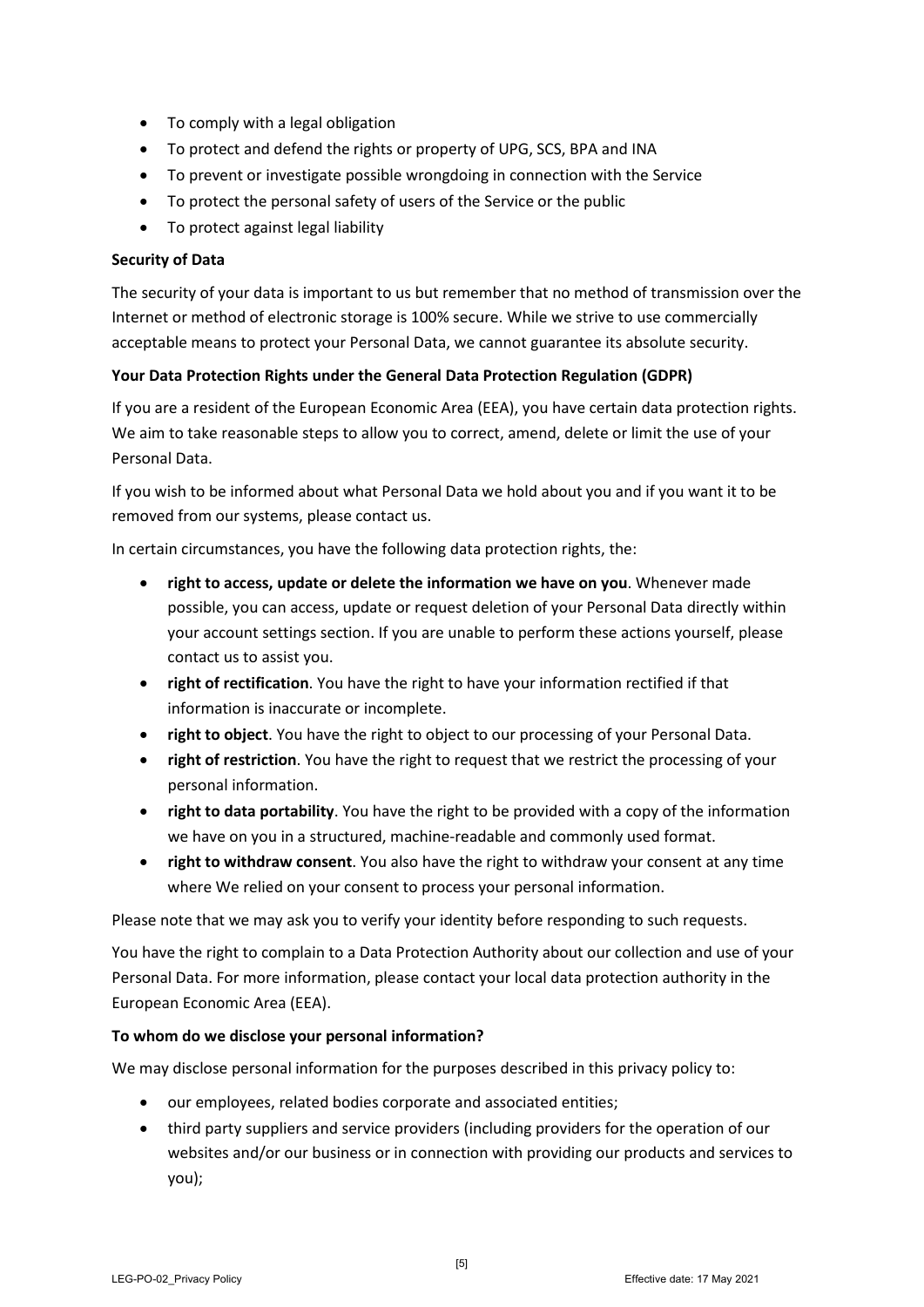- professional advisers, dealers and agents;
- payment systems operators (eg merchants receiving card payments);
- our existing or potential agents, business partners or partners;
- our sponsors or promoters of any competition that we conduct via our services;
- anyone to whom our assets or businesses (or any part of them) are transferred;
- specific third parties authorised by you to receive information held by us; and/or
- other persons, including government agencies, regulatory bodies and law enforcement agencies, or as required, authorised or permitted by law.

# **Disclosure of personal information outside Australia**

We may disclose personal information outside of Australia to third party suppliers and/or cloud providers located in New Zealand, the United Kingdom, Europe and the United States of America.

When you provide your personal information to us, you consent to the disclosure of your information outside of Australia and acknowledge that we are not required to ensure that overseas recipients handle that personal information in compliance with Australian Privacy Law. We will, however, take reasonable steps to ensure that any overseas recipient will deal with such personal information in a way that is consistent with the Australian Privacy Principles.

### **Service Providers**

We may employ third party companies and individuals to facilitate our Service ("Service Providers"), provide the Service on our behalf, perform Service-related services or assist us in analysing how our Service is used.

These third parties have access to your Personal Data only to perform these tasks on our behalf and are obligated not to disclose or use it for any other purpose.

# **Analytics**

We may use third-party Service Providers to monitor and analyse the use of our Service.

# **Google Analytics**

Google Analytics is a web analytics service offered by Google that tracks and reports website traffic. Google uses the data collected to track and monitor the use of our Service. This data is shared with other Google services. Google may use the collected data to contextualise and personalise the ads of its own advertising network.

You can opt-out of having made your activity on the Service available to Google Analytics by installing the Google Analytics opt-out browser add-on. The add-on prevents the Google Analytics JavaScript (ga.js, analytics.js and dc.js) from sharing information with Google Analytics about visits activity.

For more information on the privacy practices of Google, please visit the Google Privacy Terms web page:<https://policies.google.com/privacy?hl=en>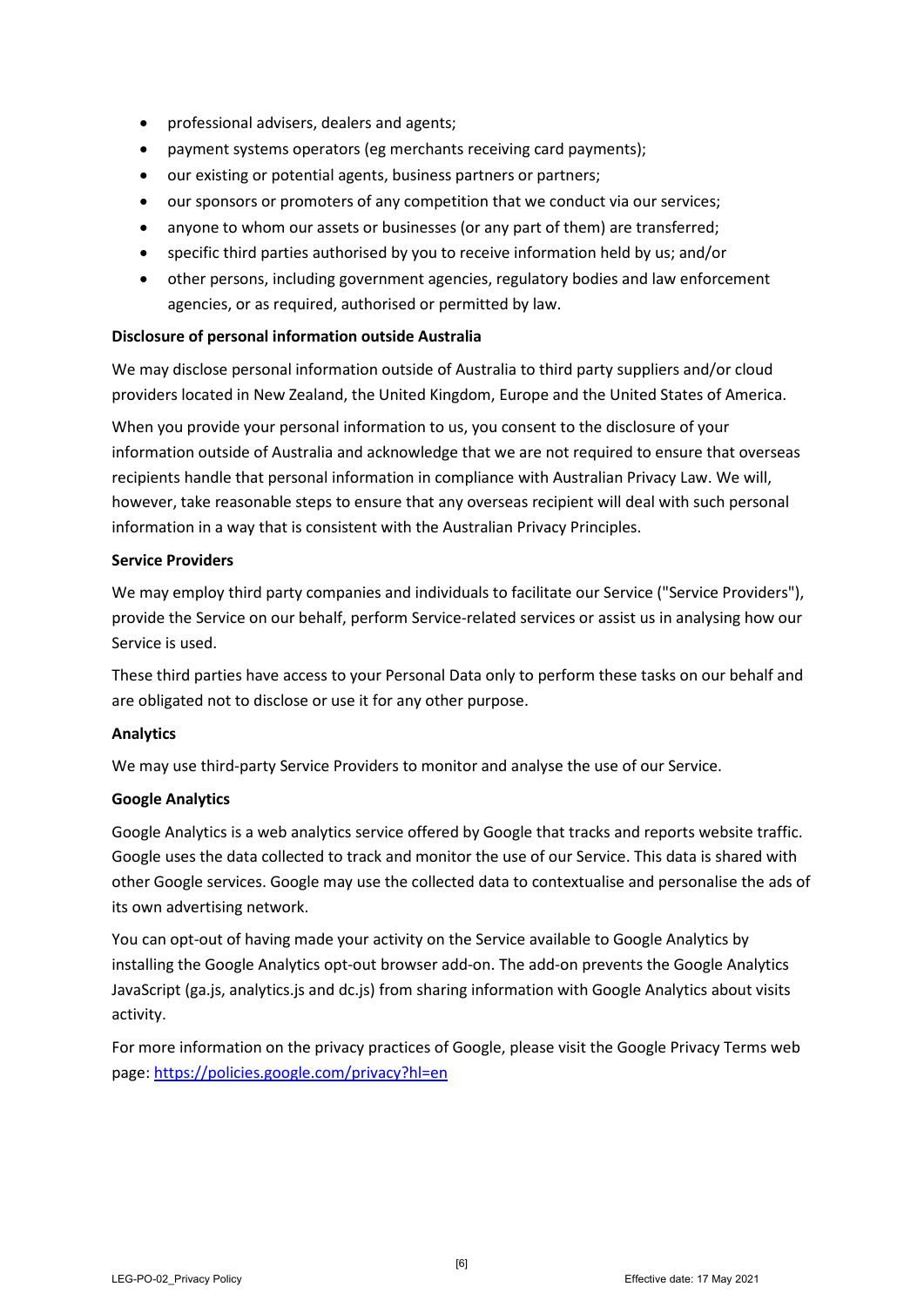# **Behavioral Remarketing**

We use remarketing services to advertise on third party websites to you after you visited our Service. We and our third-party vendors use cookies to inform, optimise and serve ads based on your past visits to our Service.

# **Google Ads (AdWords)**

Google Ads (AdWords) remarketing service is provided by Google Inc.

You can opt-out of Google Analytics for Display Advertising and customise the Google Display Network ads by visiting the Google Ads Settings page:<http://www.google.com/settings/ads>

Google also recommends installing the Google Analytics Opt-out Browser Add-on <https://tools.google.com/dlpage/gaoptout> - for your web browser. Google Analytics Opt-out Browser Add-on provides visitors with the ability to prevent their data from being collected and used by Google Analytics. For more information on the privacy practices of Google, please visit the Google Privacy Terms web page[: https://policies.google.com/privacy?hl=en](https://policies.google.com/privacy?hl=en)

# **Twitter**

Twitter remarketing service is provided by Twitter Inc. You can opt-out from Twitter's interest-based ads by following their instructions: [https://support.twitter.com/articles/20170405.](https://support.twitter.com/articles/20170405) You can learn more about the privacy practices and policies of Twitter by visiting their Privacy Policy page: <https://twitter.com/privacy>

# **Facebook**

Facebook remarketing service is provided by Facebook Inc. You can learn more about interest-based advertising from Facebook by visiting this page:<https://www.facebook.com/help/164968693837950>

To opt-out from Facebook's interest-based ads, follow these instructions from Facebook: [https://www.facebook.com/help/568137493302217.](https://www.facebook.com/help/568137493302217) Facebook adheres to the Self-Regulatory Principles for Online Behavioural Advertising established by the Digital Advertising Alliance. You can also opt-out from Facebook and other participating companies through the Digital Advertising Alliance in the USA [http://www.aboutads.info/choices/,](http://www.aboutads.info/choices/) the Digital Advertising Alliance of Canada in Canad[a http://youradchoices.ca/](http://youradchoices.ca/) or the European Interactive Digital Advertising Alliance in Europe [http://www.youronlinechoices.eu/,](http://www.youronlinechoices.eu/) or opt-out using your mobile device settings. For more information on the privacy practices of Facebook, please visit Facebook's Data Policy: <https://www.facebook.com/privacy/explanation>

# **Links to Other Sites**

Our Service may contain links to other sites that are not operated by us. If you click a third party link, you will be directed to that third party's site. We strongly advise you to review the Privacy Policy of every site you visit.

We have no control over and assume no responsibility for the content, privacy policies or practices of any third party sites or services.